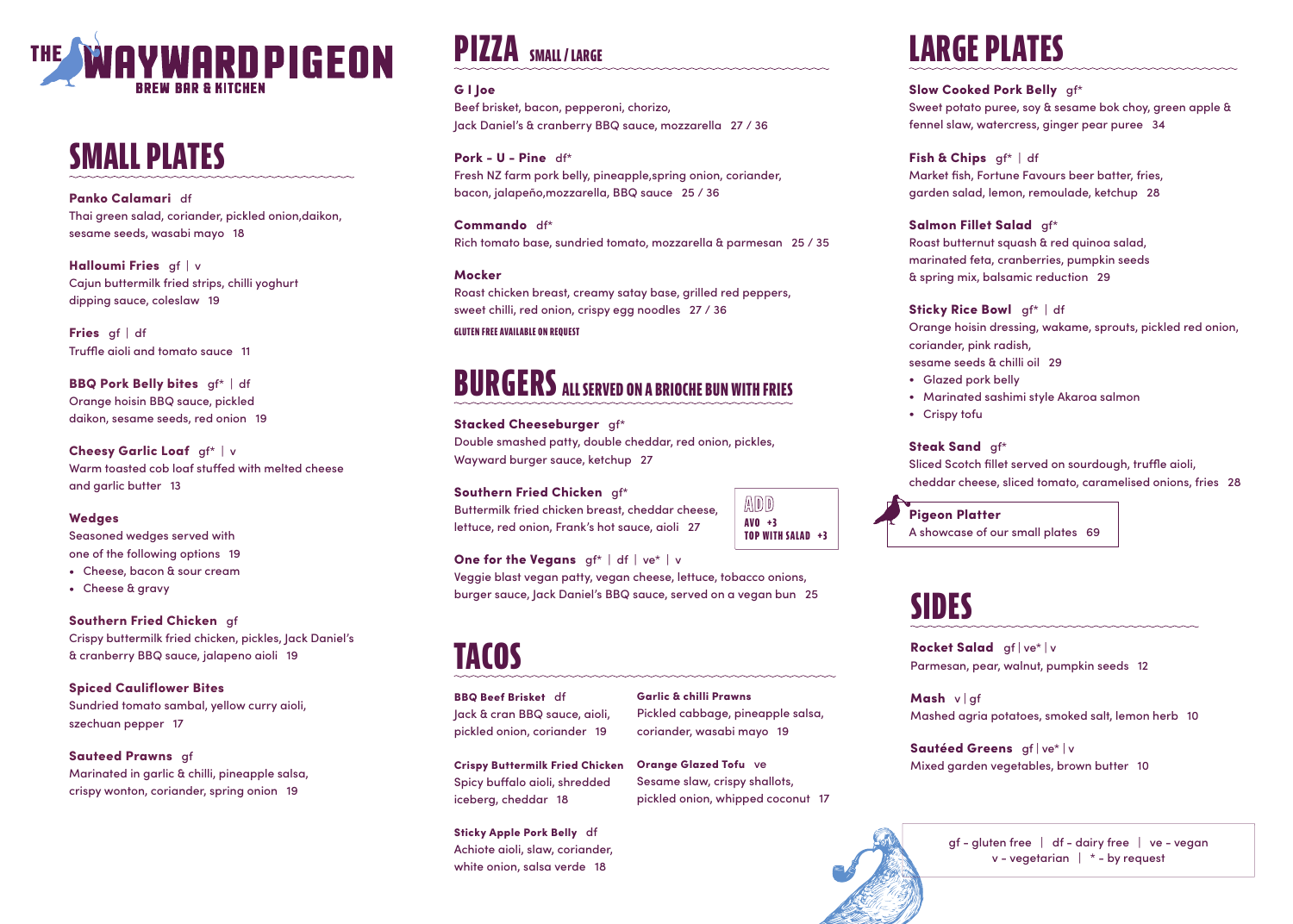**SUNDAY KIDS DINE FREE HAPPY HOUR**

 $3pm / 6pm$ 

# **NJNŐT MENU**

**TUESDAY 2 FOR 1 PIZZA**

**MONDAY 2 FOR \$25 SMALL PLATES**

**WEDNESDAY**

**FRIDAY BURGER & BEER \$25 LIVE MUSIC**

**TACO DEAL! 3 TACOS AND TAP BEER OR HOUSE WINE \$25**

> **\$10 DESSERTS \$10 COCKTAILS\* THURSDAY**

> > **SELECTED COCKTAILS ONLY**

### Warm Triple Chocolate Brownie frangelico & dark chocolate mousse, blackberry compote, vanilla bean ice cream 15

Whittaker's Cheesecake Whittaker's dark chocolate, Oreo crumb, berries, vanilla bean ice cream 15

Dutch Apple Pie Spiced apples, cinnamon crumble, creme anglaise, caramel, vanilla bean ice cream 15

### Affogato gf

vanilla bean ice cream served with coffee & liqueur 15 Your choice of: Frangelico, Baileys or Kahlua

### AYWARD PIGEON **THE BREW BAR & KITCHEN**

## **DESSERTS**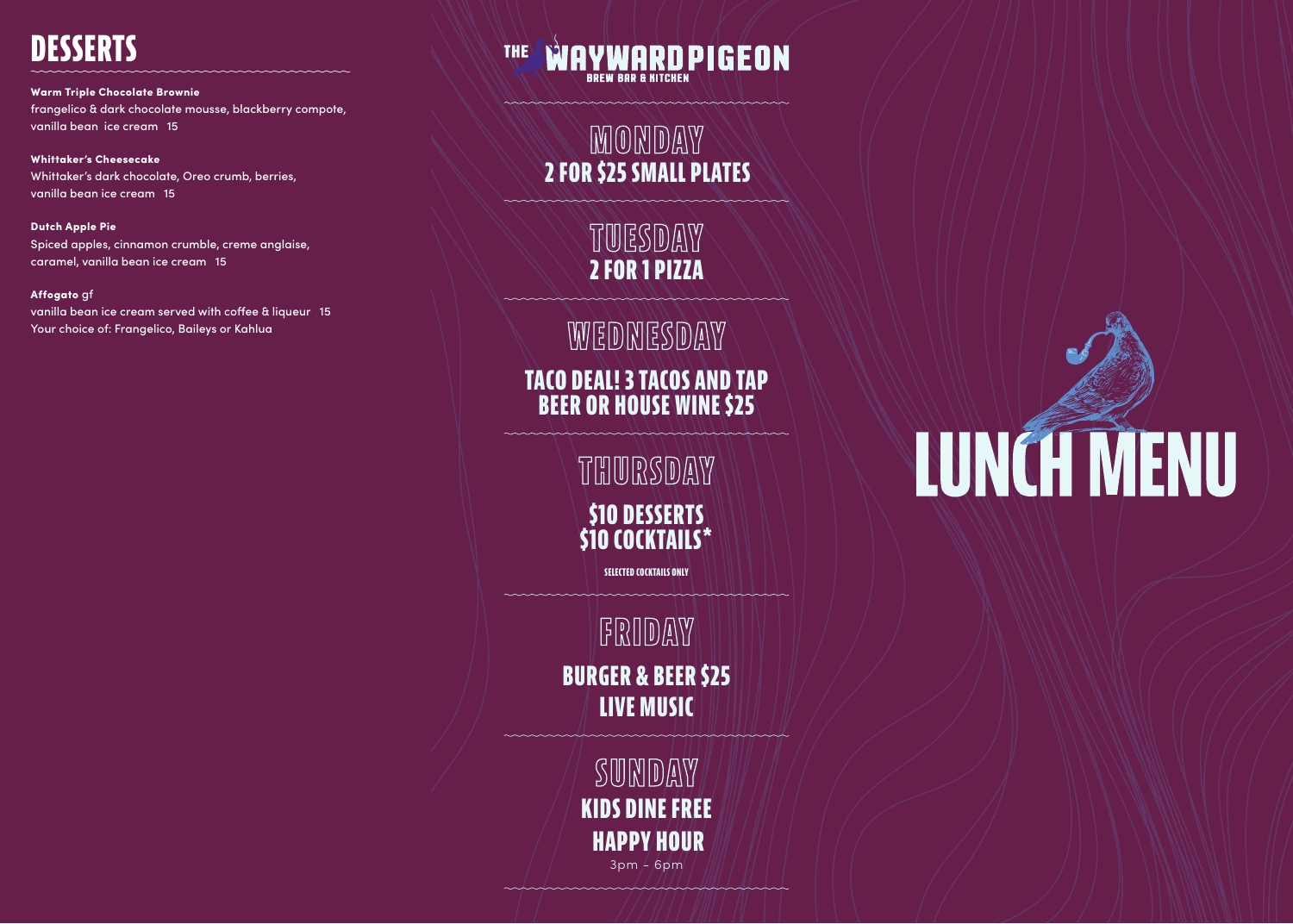## **SMALL PLATES**

Panko Calamari df Thai green salad, coriander, pickled onion,daikon, sesame seeds, wasabi mayo 18

Halloumi Fries gf | v Cajun buttermilk fried strips, chilli yoghurt dipping sauce, coleslaw 19

Fries af df Truffle aioli and tomato sauce 11

Cheesy Garlic Loaf gf\* | v Warm toasted cob loaf stuffed with melted cheese and garlic butter 13

BBQ Pork Belly bites gf\* | df Orange hoisin BBQ sauce, pickled daikon, sesame seeds, red onion 19

### Wedges

Seasoned wedges served with one of the following options 19 • Cheese, bacon & sour cream

• Cheese & gravy

Southern Fried Chicken gf Crispy buttermilk fried chicken, pickles, Jack Daniel's & cranberry BBQ sauce, jalapeno aioli 19

Spiced Cauliflower Bites Sundried tomato sambal, yellow curry aioli, szechuan pepper 17

Sauteed Prawns gf Marinated in garlic & chilli, pineapple salsa, crispy wonton, coriander, spring onion 19

## **LARGE PLATES**

### 250g Scotch Fillet gf

Sticky Rice Bowl gf\* | df Orange hoisin dressing, wakame, sprouts, pickled red onion, coriander, pink radish, sesame seeds & chilli oil 29

Soft herb agria mash with lemon, honey glazed baby carrots, confit garlic & rosemary butter, sauteed baby spinach, port wine demi glaze 39

## Slow Cooked Lamb Rump gf

Roast pumpkin with sage & thyme, confit baby onions, carrot puree with manuka honey, marinated feta, citrus herb oil, port wine demi glaze 38

Pan Roasted Chicken Breast gf Gourmet potato with sundried tomato & chive, green beans, baby spinach with truffled mascarpone & lemon, port wine demi glaze 34

Slow Cooked Pork Belly gf\* Sweet potato puree, soy & sesame bok choy, green apple & fennel slaw, watercress, ginger pear puree 34

> **One for the Vegans**  $gf^*$  | df | ve<sup>\*</sup> | v Veggie blast vegan patty, vegan cheese, lettuce, tobacco onions, burger sauce, Jack Daniel's BBQ sauce, served on a vegan bun 25

BBQ Beef Brisket df Jack & cran BBQ saue pickled onion, corian

**Crispy Buttermilk Fri** Spicy buffalo aioli, sh iceberg, cheddar 18

Fish & Chips gf\* | df Market fish, Fortune Favours beer batter, fries, garden salad, lemon, remoulade, ketchup 28

> **Sticky Apple Pork Belly** Achiote aioli, slaw, coriander, white onion, salsa verde 18

Salmon Fillet Salad gf\* Roast butternut squash & red quinoa salad, marinated feta, cranberries, pumpkin seeds & spring mix, balsamic reduction 29

Rocket Salad gf | ve\* | v Parmesan, pear, walnut, pumpkin seeds 12

Mash v | gf Mashed agria potatoes, smoked salt, lemon herb 10

Sautéed Greens gf | ve\* | v Mixed garden vegetables, brown butter 10

- Glazed pork belly
- Marinated sashimi style Akaroa salmon
- Crispy tofu

Pigeon Platter A showcase of our small plates 69 G I Joe

Beef brisket, bacon, pepperoni, chorizo, Jack Daniel's & cranberry BBQ sauce, mozzarella 27 / 36 Pork - U - Pine df\* Fresh NZ farm pork belly, pineapple,spring onion, coriander, bacon, jalapeño,mozzarella, BBQ sauce 27 / 36

Commando df\*

Rich tomato base, sundried tomato, mozzarella & parmesan 25 / 35

Mocker

Roast chicken breast, creamy satay base, grilled red peppers, sweet chilli, red onion, crispy egg noodles 27 / 36

## **PIZZA SMALL / LARGE**

## **BURGERS ALL SERVED ON A BRIOCHE BUN WITH FRIES**

Stacked Cheeseburger gf\*

Double smashed patty, double cheddar, red onion, pickles, Wayward burger sauce, ketchup 27

Southern Fried Chicken gf\* Buttermilk fried chicken breast, cheddar cheese, lettuce, red onion, Frank's hot sauce, aioli 27





|            | Garlic & chilli Prawns            |
|------------|-----------------------------------|
| ce, aioli, | Pickled cabbage, pineapple salsa, |
| ıder 19    | coriander, wasabi mayo 19         |
|            |                                   |
|            |                                   |
| ed Chicken | <b>Orange Glazed Tofu ve</b>      |
| hredded    | Sesame slaw, crispy shallots,     |
|            | pickled onion, whipped coconut 17 |
|            |                                   |

gf - gluten free | df - dairy free | ve - vegan v - vegetarian | \* - by request

## **SIDES**

**GLUTEN FREE AVAILABLE ON REQUEST**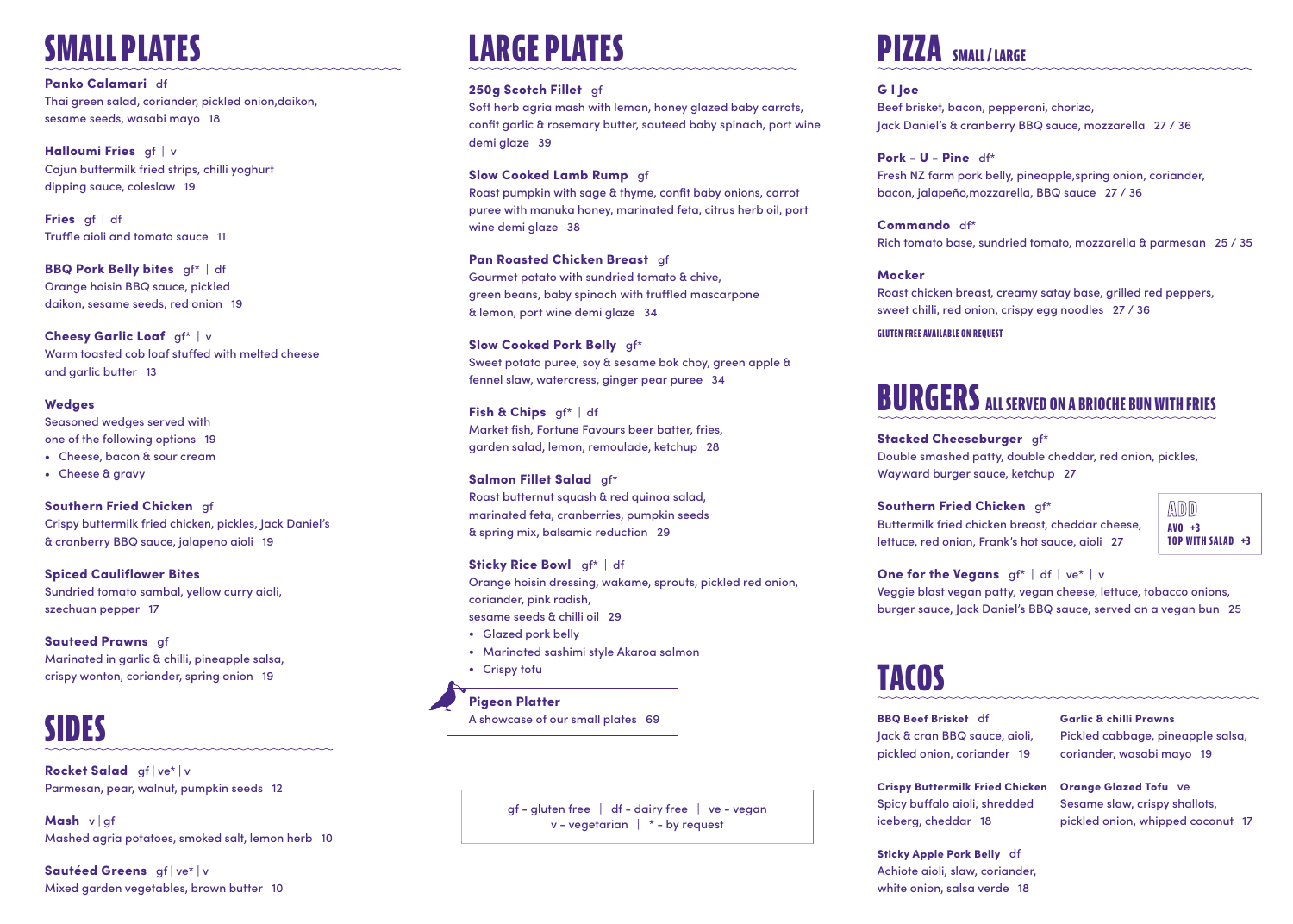**SUNDAY KIDS DINE FREE HAPPY HOUR** 3pm - 6pm

**TUESDAY 2 FOR 1 PIZZA**

**MONDAY 2 FOR \$25 SMALL PLATES**

**WEDNESDAY**

**FRIDAY BURGER & BEER \$25 LIVE MUSIC**

**TACO DEAL! 3 TACOS AND TAP BEER OR HOUSE WINE \$25**

> **\$10 DESSERTS \$10 COCKTAILS\* THURSDAY**

> > **SELECTED COCKTAILS ONLY**

Warm Triple Chocolate Brownie frangelico & dark chocolate mousse, blackberry compote, vanilla bean ice cream 15

Whittaker's Cheesecake Whittaker's dark chocolate, Oreo crumb, berries, vanilla bean ice cream 15

Dutch Apple Pie Spiced apples, cinnamon crumble, creme anglaise, caramel, vanilla bean ice cream 15

### Affogato gf

vanilla bean ice cream served with coffee & liqueur 15 Your choice of: Frangelico, Baileys or Kahlua

## **IAYWARDPIGEON**

## **DESSERTS**

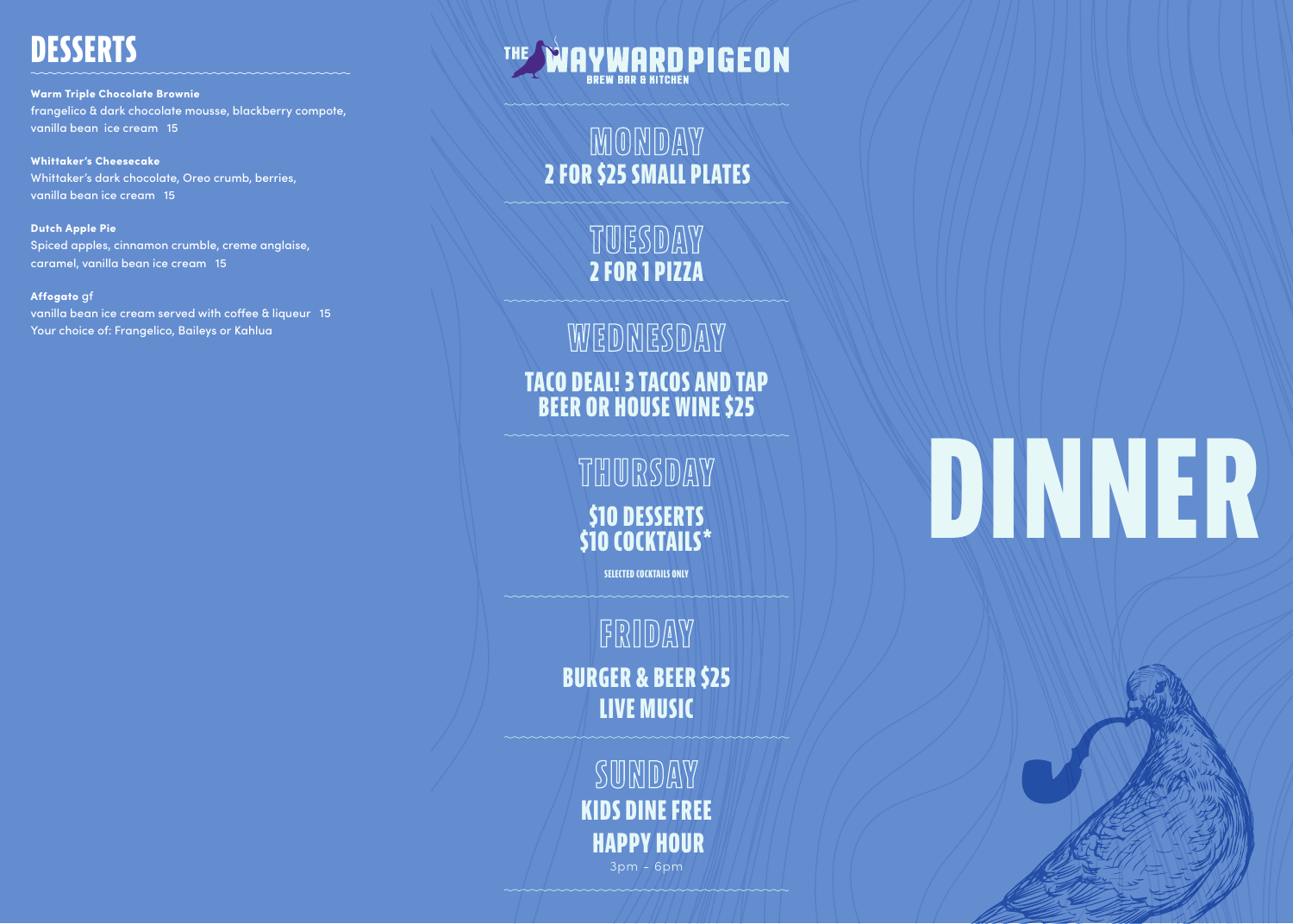

| <b>Odd Company</b> Assorted Flavours | 10 |
|--------------------------------------|----|
| <b>lim Beam &amp; Cola</b>           | 11 |
| <b>Canadian Club &amp; Dry</b>       | 11 |

| <b>Juices</b>                                     | 6.  |
|---------------------------------------------------|-----|
| <b>Soft Drinks</b>                                | 6.  |
| <b>Ginger Beer</b>                                |     |
| <b>Red Bull or Mother</b>                         |     |
| <b>Kombucha</b> Ask us about this week's flavours | 7.5 |
| <b>Voyage</b> Sparkling Water 1L                  | 10  |

**COCKTAINS THE KERERU** Gin, cherry, lemon juice, egg white, mint 16

### **NON-ALCOHOLIC**

**To get more information about functions at The Wayward Pigeon, simply email functions@waywardpigeon.co.nz**

## **WE'D LOVE TO HAVE YOUR NEXT FUNCTION WITH US**

**WHISKEY SOUR** Jamesons, lemon juice, egg white, bitters, sugar syrup **18**

> **ESPRESSO MARTINI** Vodka, Kahlua, vanilla syrup, espresso 18

**ZOMBIE** Malibu, white and dark rum, pineapple, passionfruit, lemon, lime, coconut syrup **18**

**LONG ISLAND ICED TEA** Vodka, tequila, gin, white rum, cointreau, lemon, topped with coke or ginger ale 19

**EL DIABLO** El Jimador Tequila, Creme de Cassis, Lime juice, sugar syrup, topped with ginger 18

### **DIRTY BIRD**

Makers Mark bourbon, drambuie, cherry syrup, lemon juice, bitters 18

### **PORNSTAR MARTINI**

Vodka, passionfruit purée, vanilla syrup, fresh lime, topped with Prosecco 17

**CLASSICS AVAILABLE ON REQUEST**